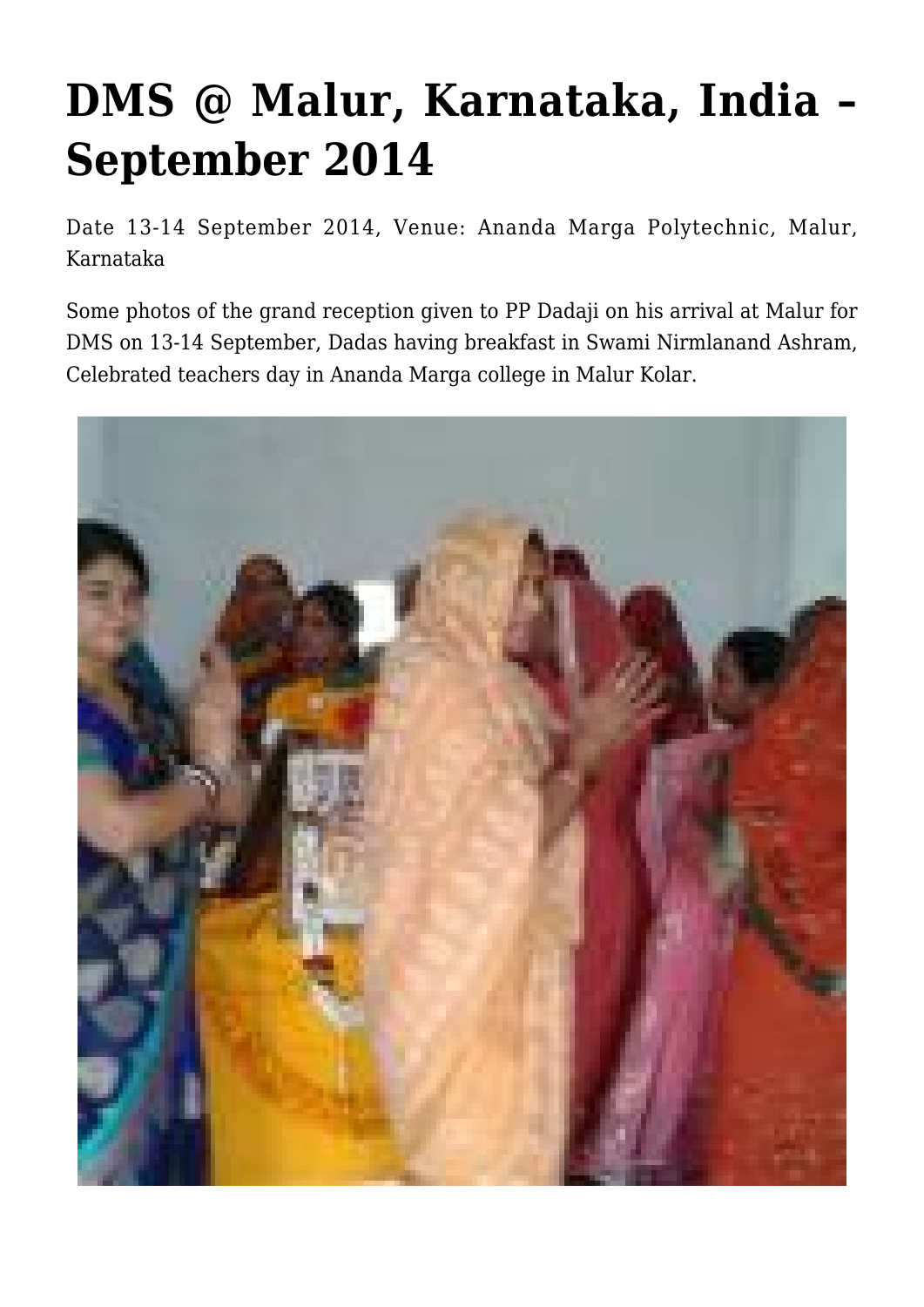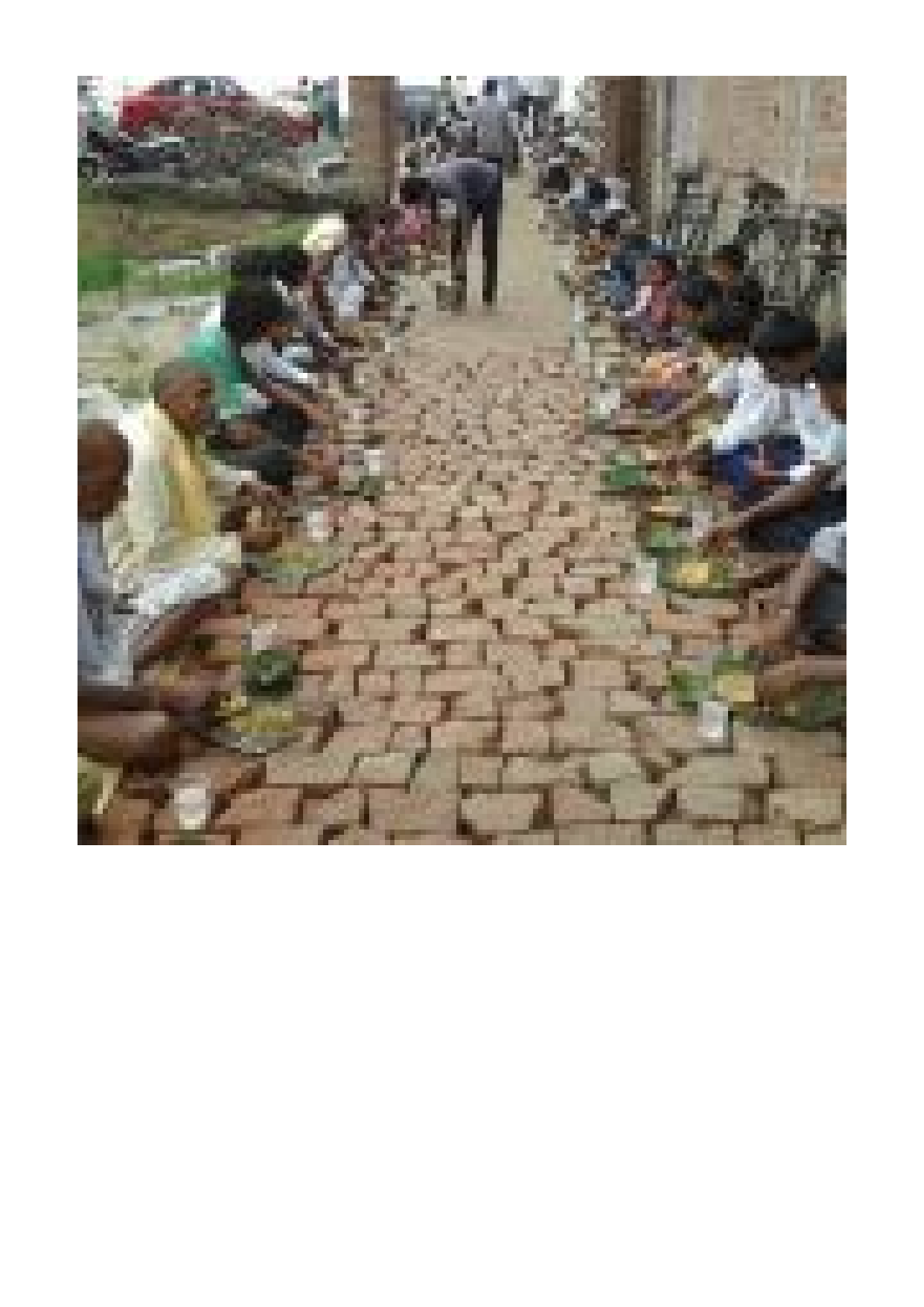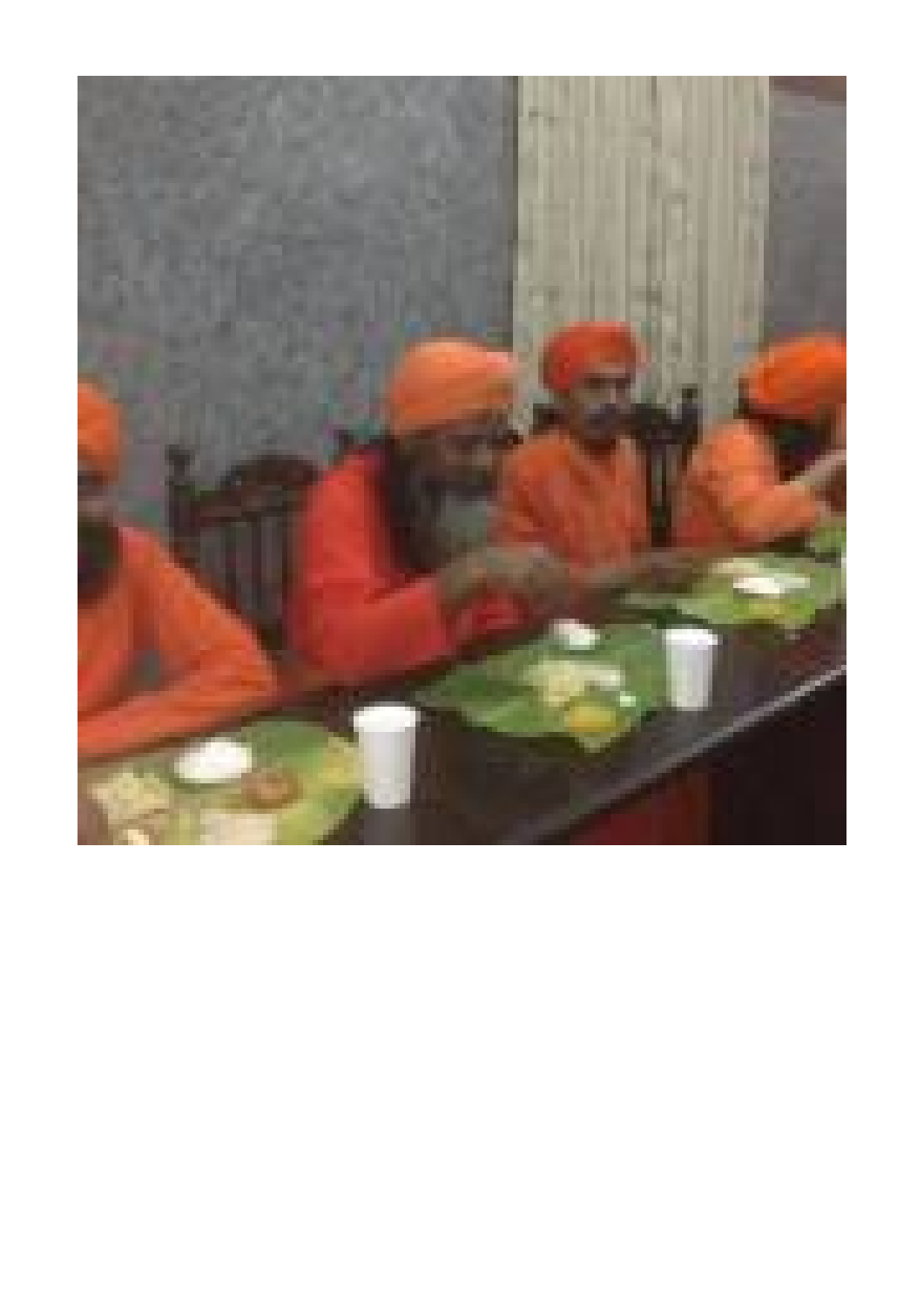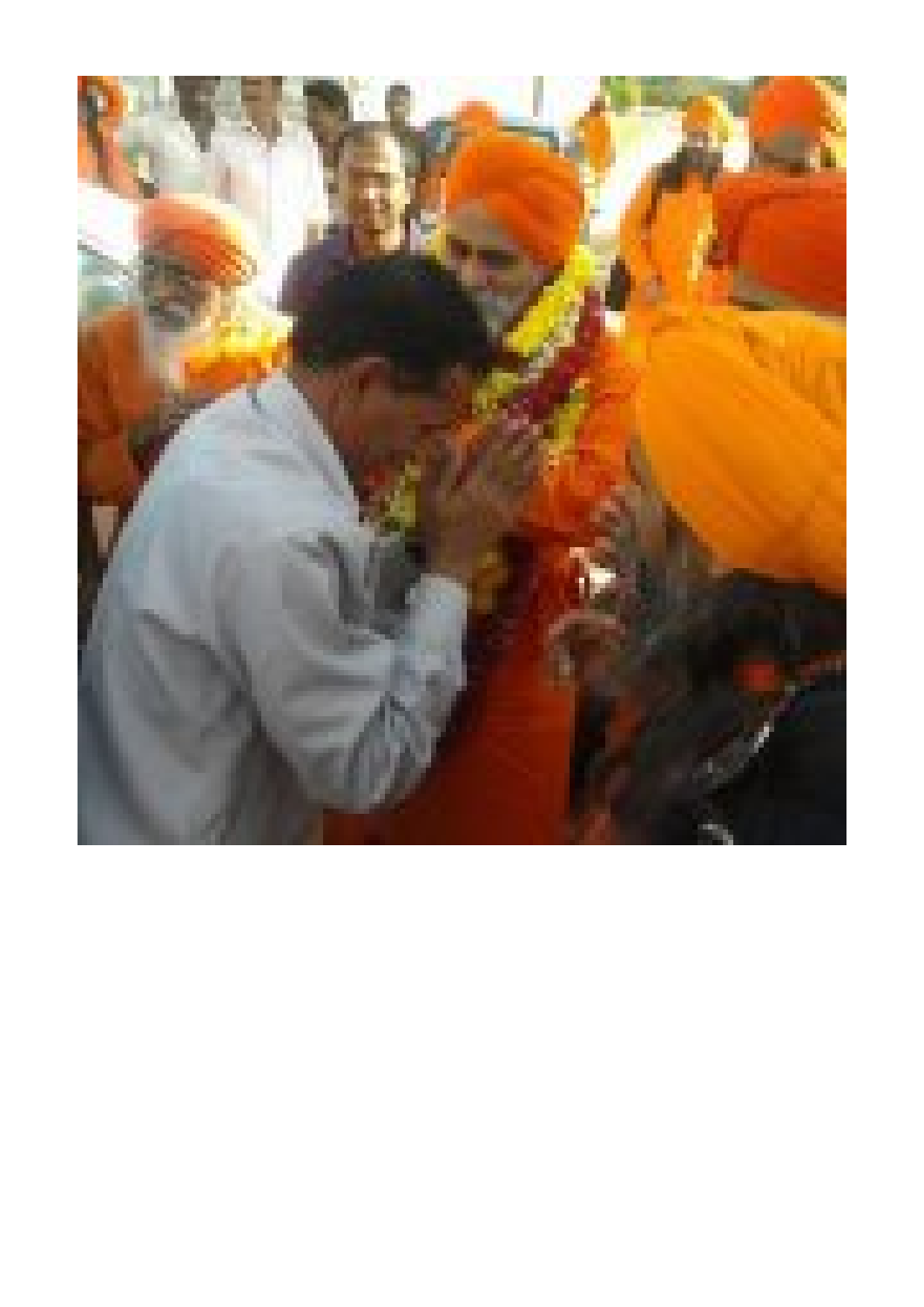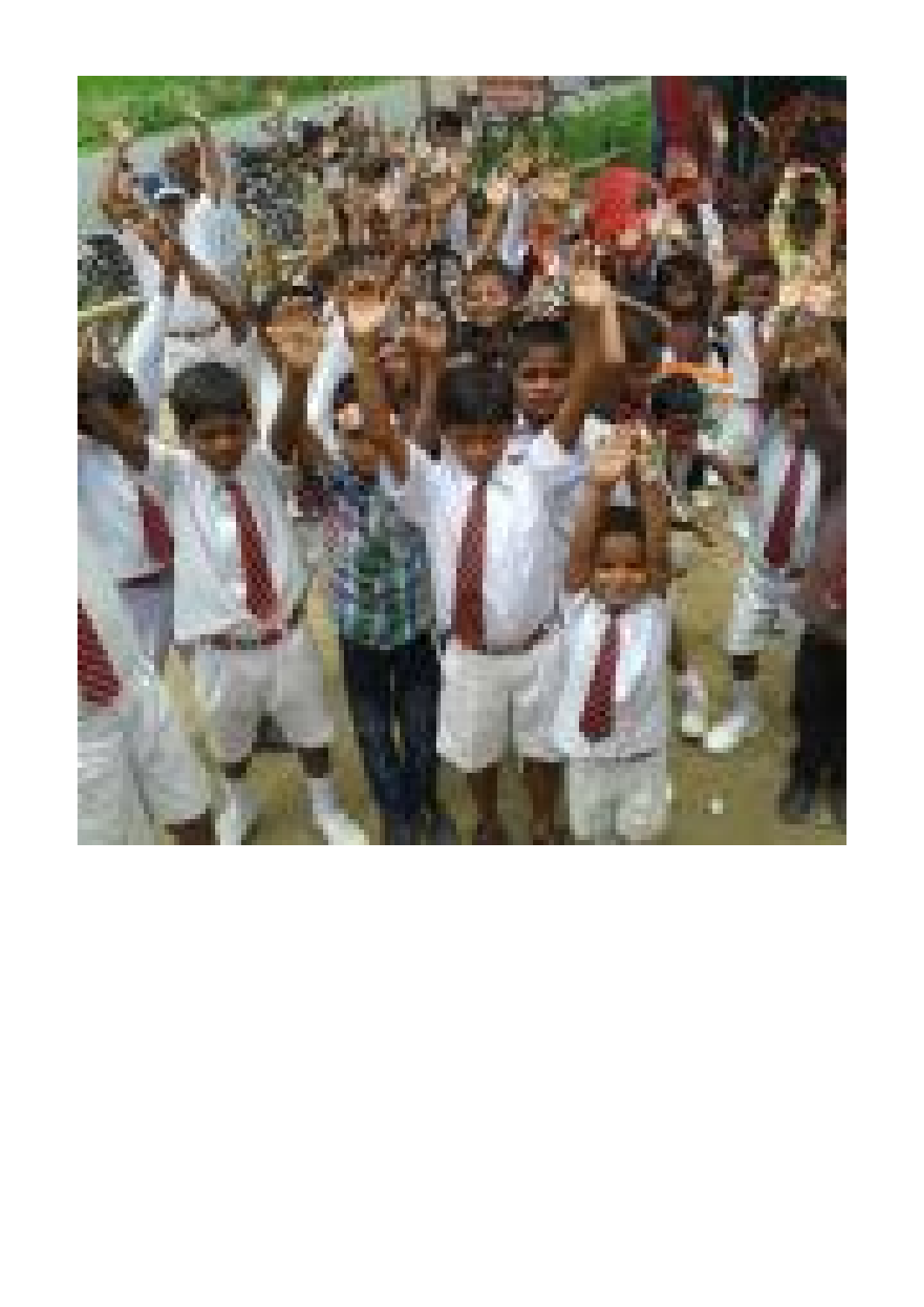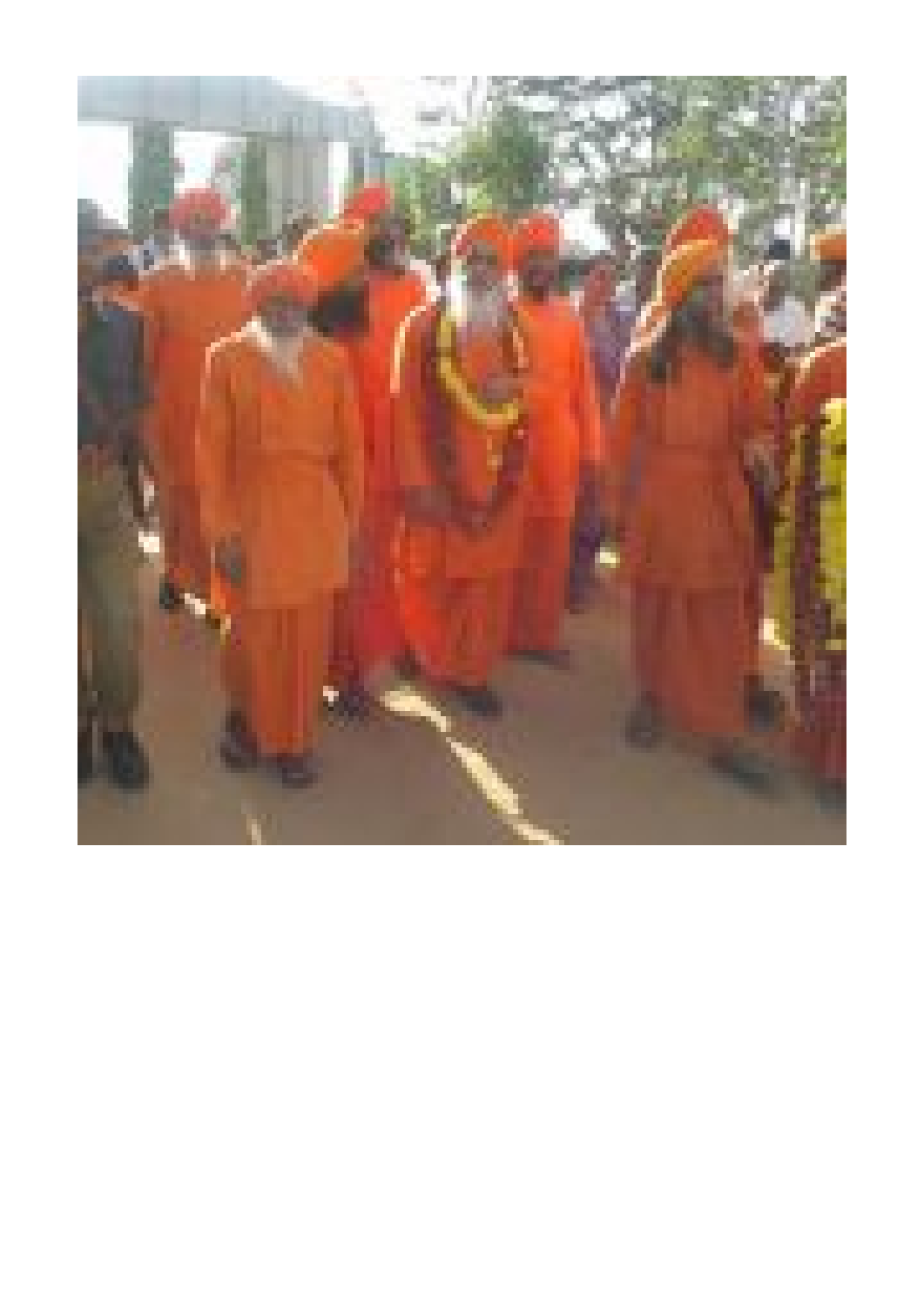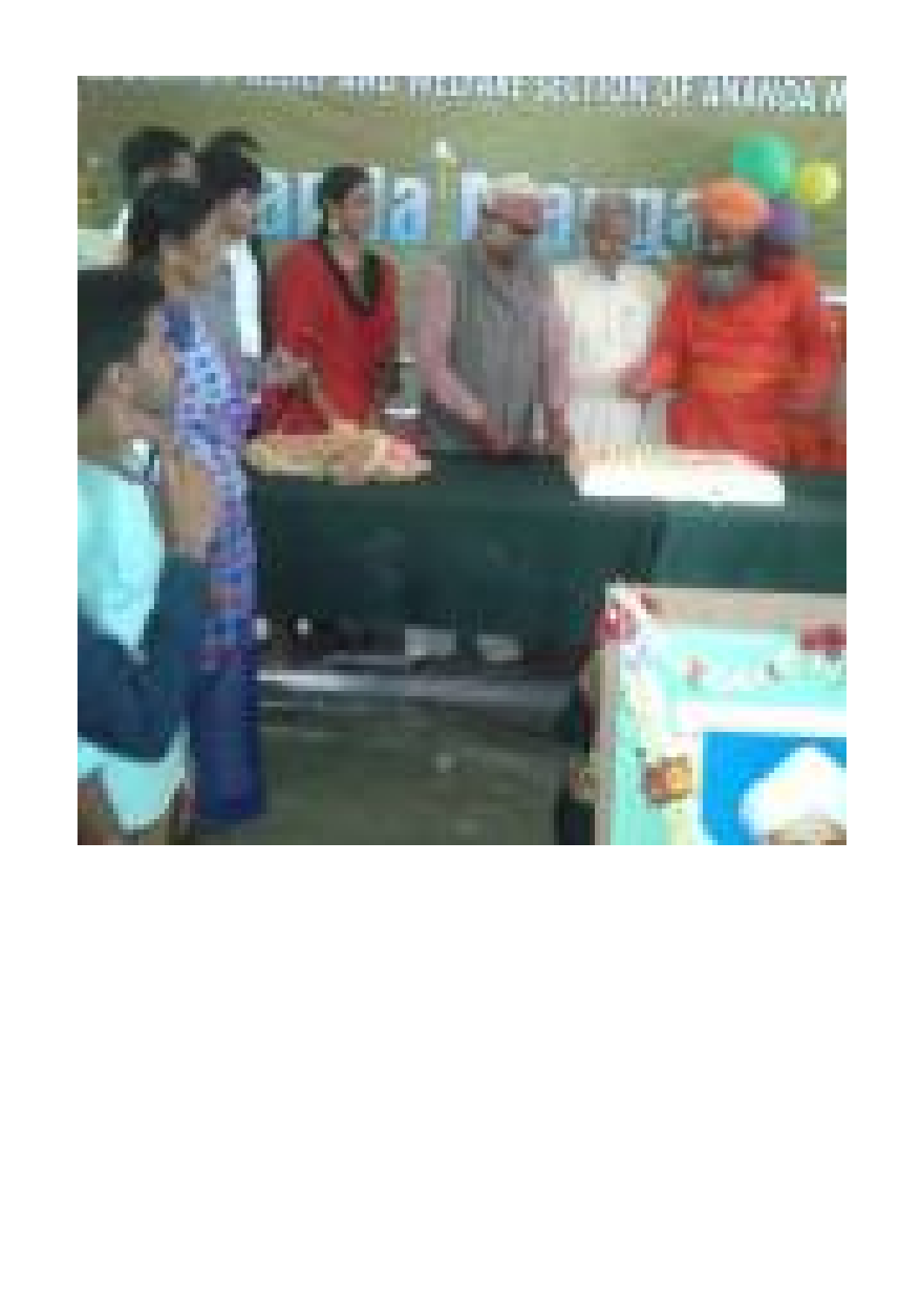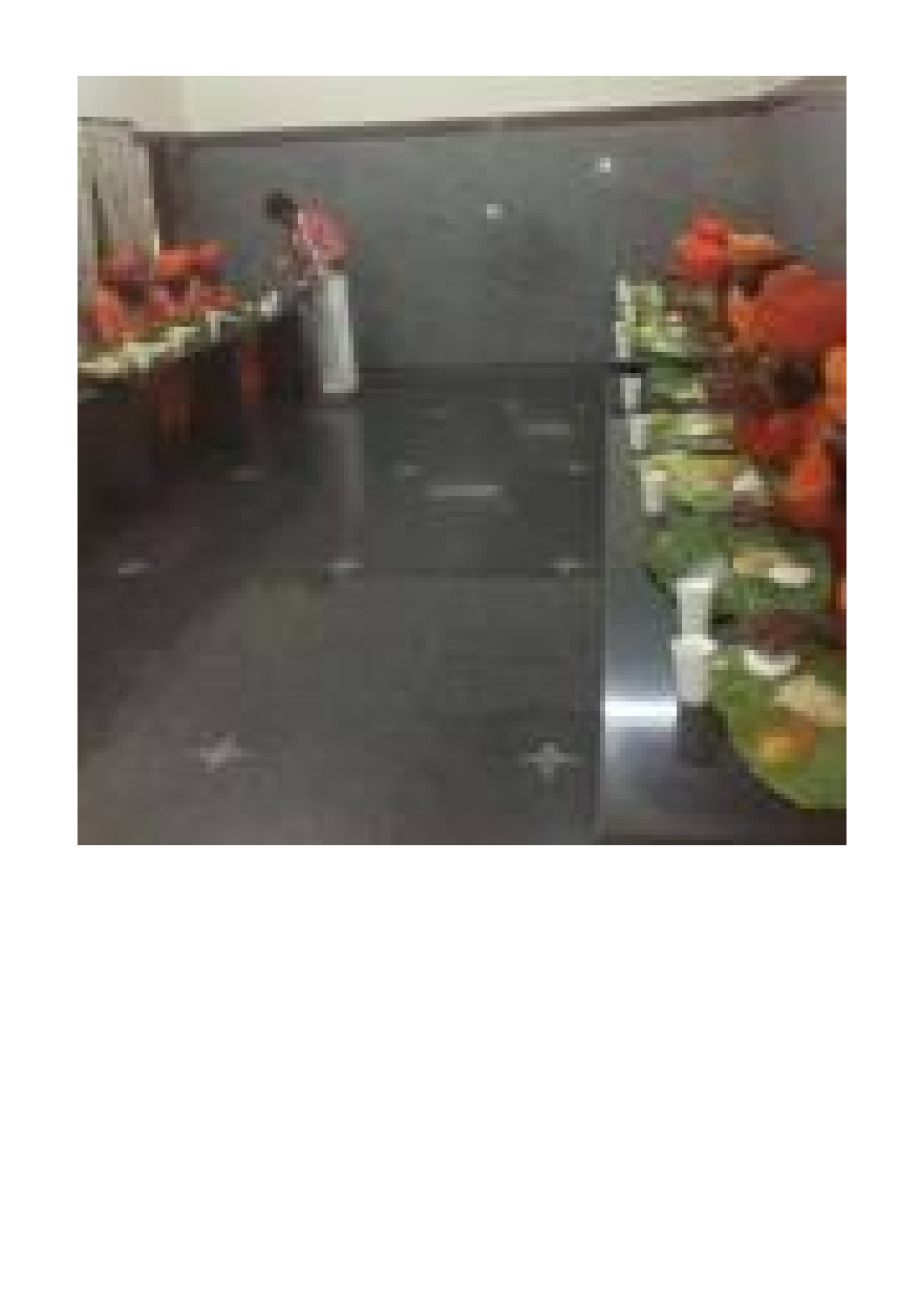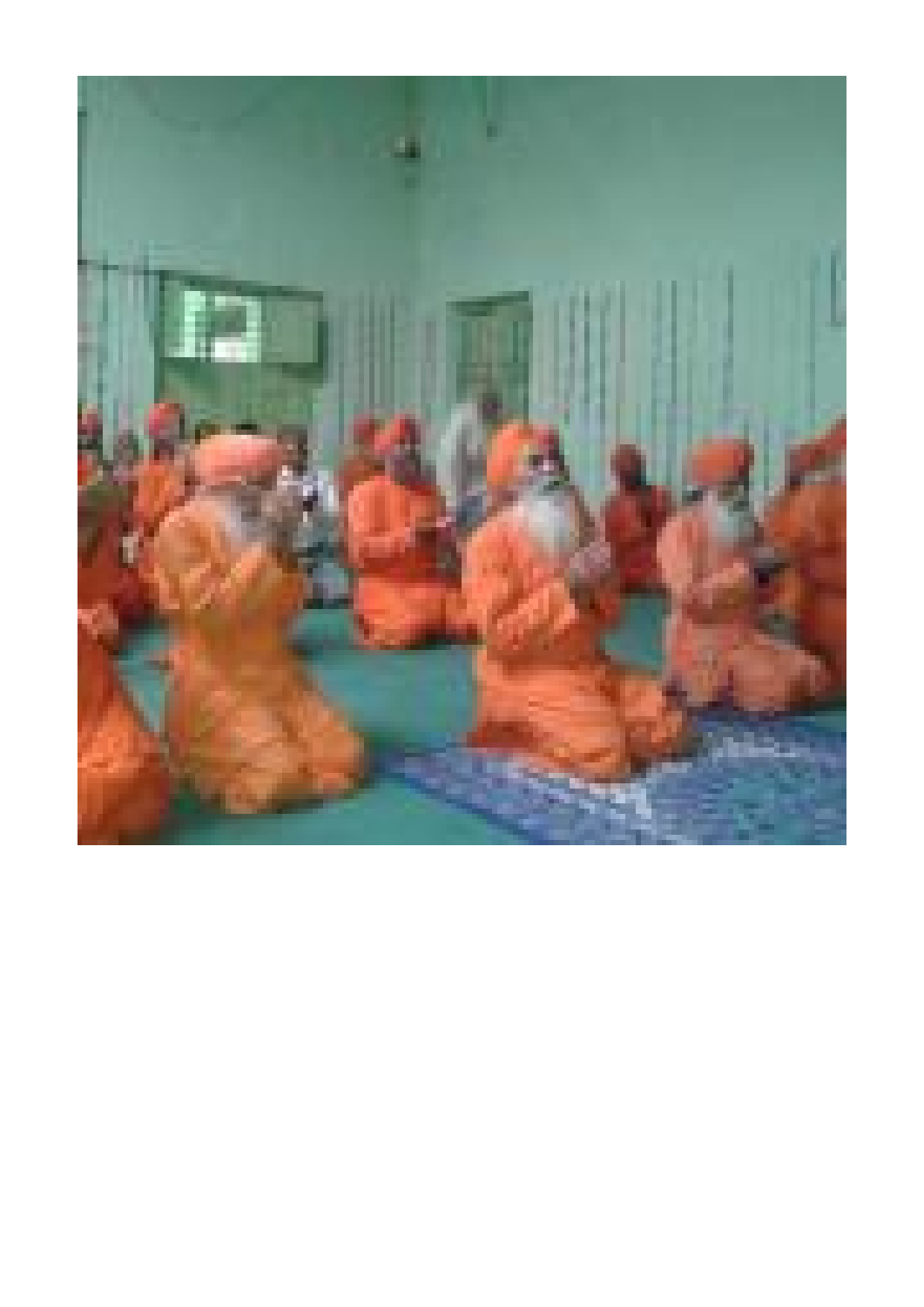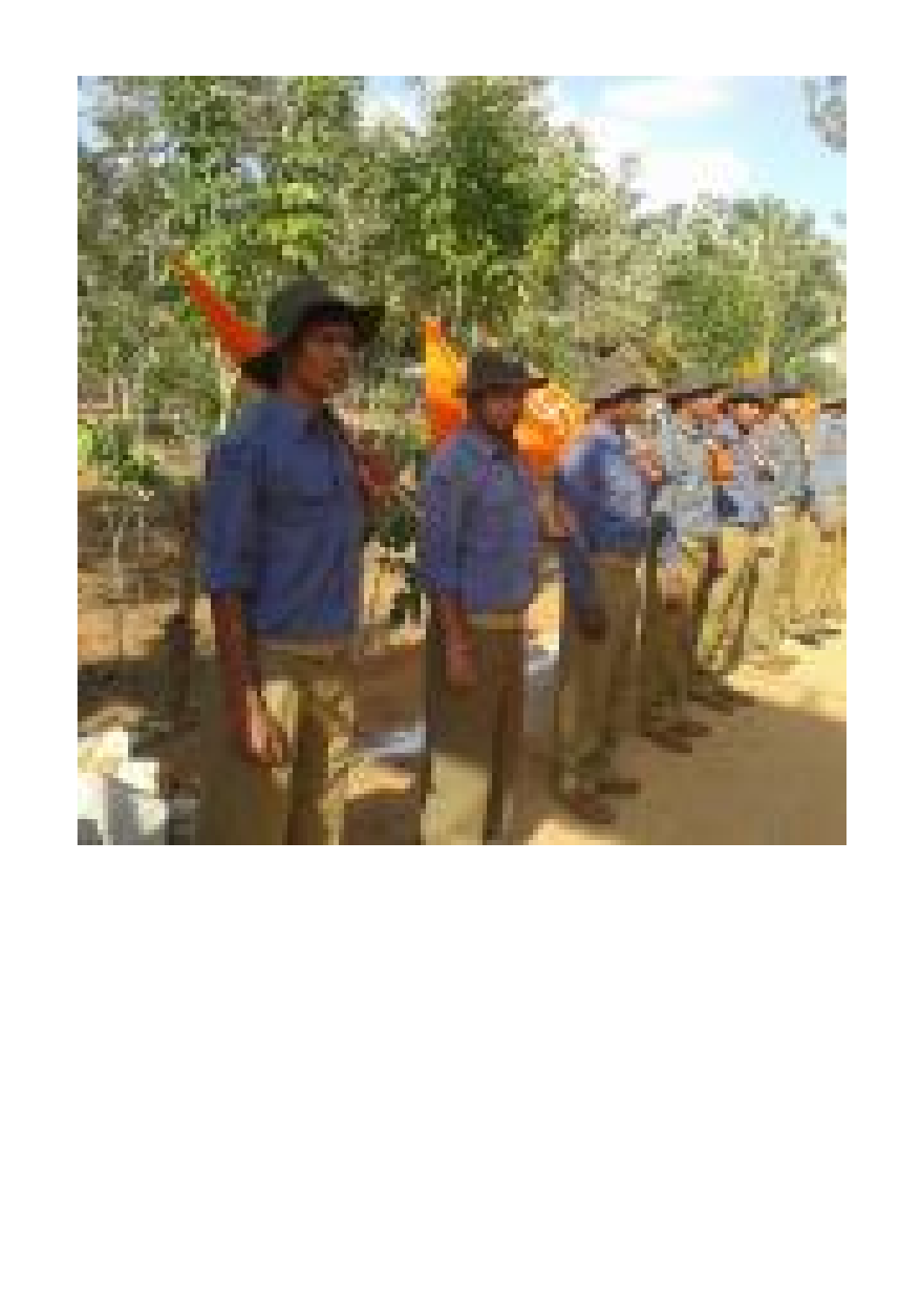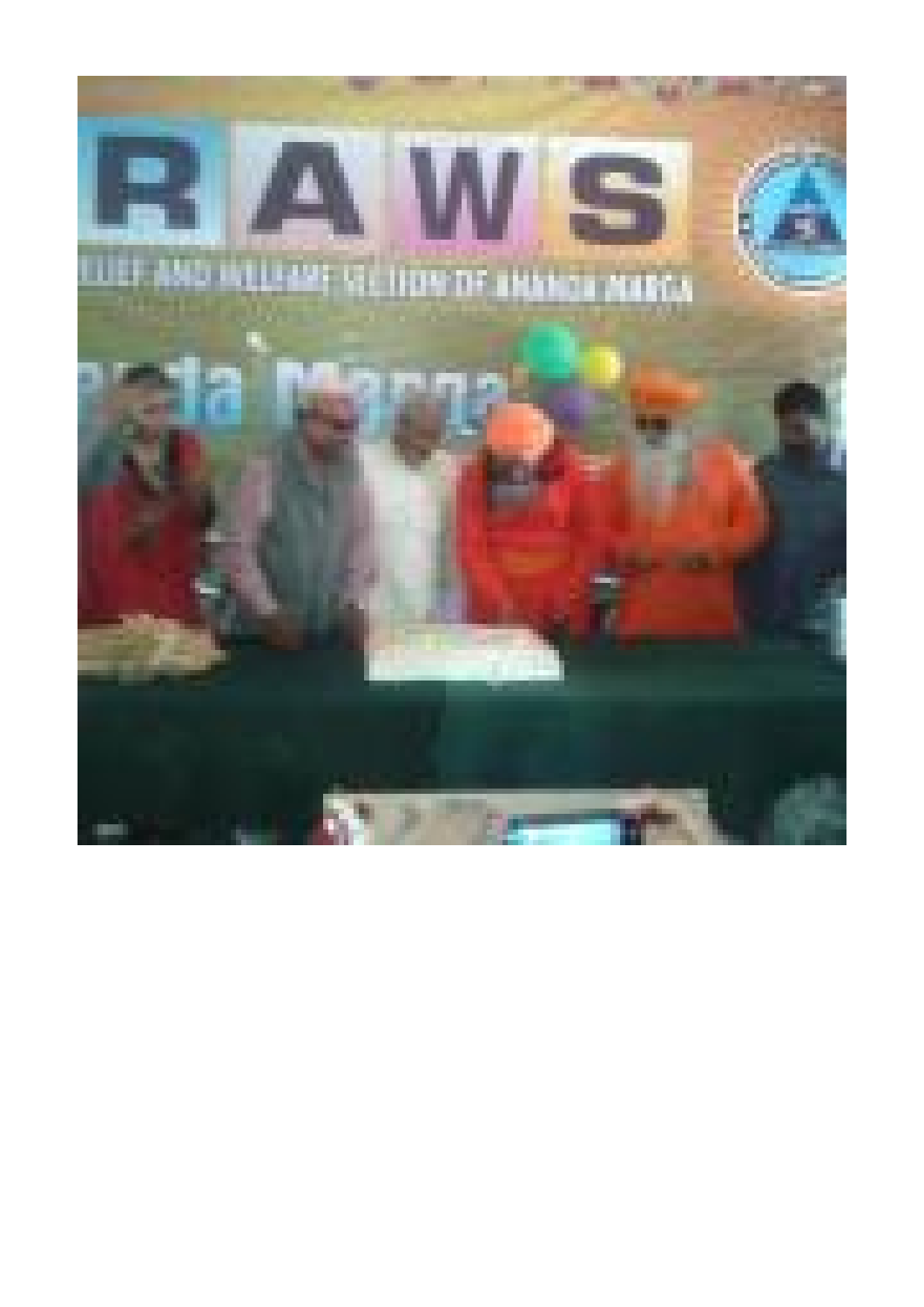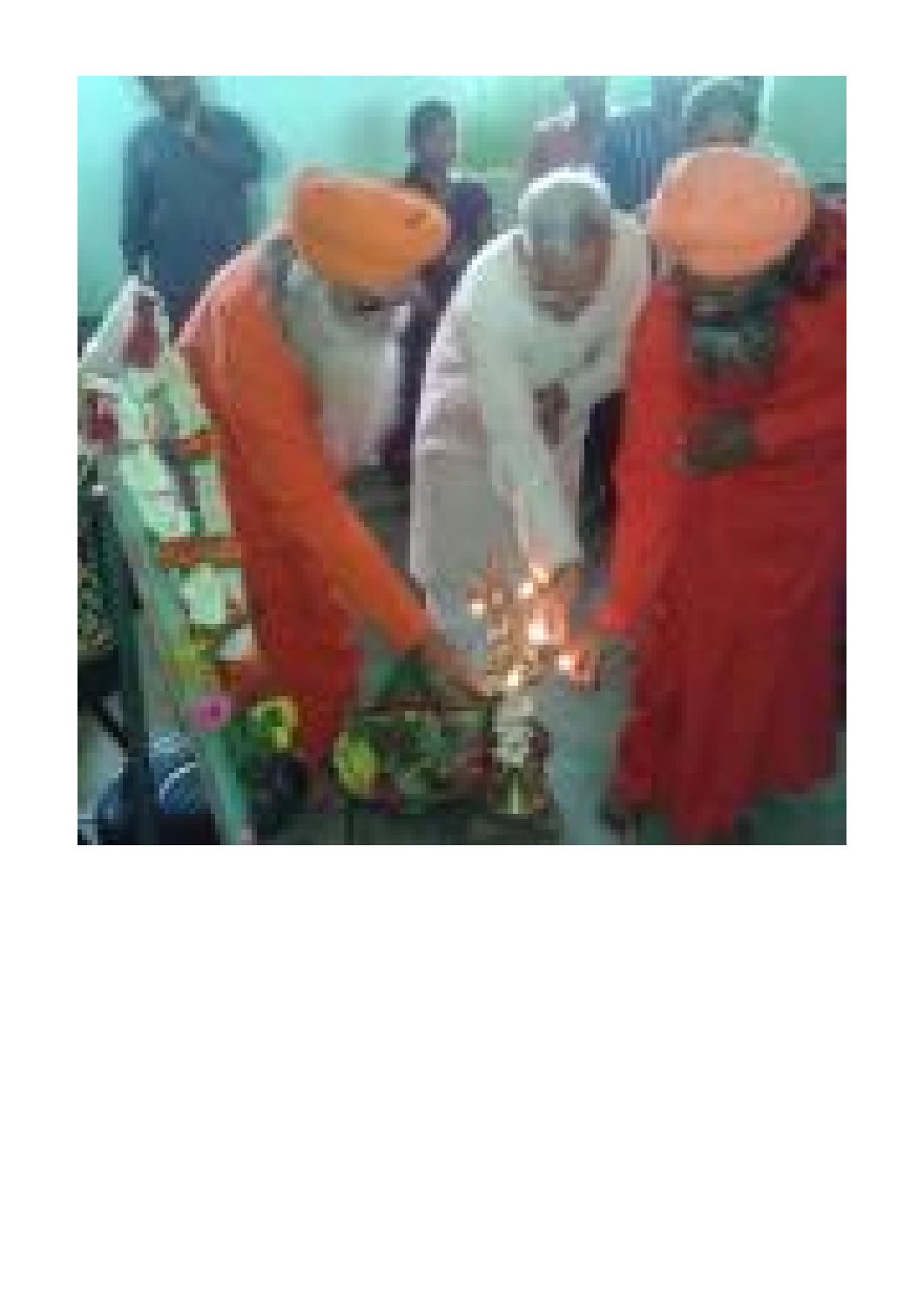

Good news of DMS Malur

Dear brothers and sisters

Namaskar ,

Hope you all are enjoying Baba,s blessing in every walk of life. We completed two days dharma Maha Sammelan at Malur, Kolar and it was a grand success with a huge gathering of more than 5000 Margi brothers and sisters. The DMS was organised by the Chairman of Ananda Marga polytechnic, Acharya Dharmaprananand Avadhuta and the Margi of Karnataka .with the coordinated effort of team members Acharya Purnadevananda Avadhut ,Acharya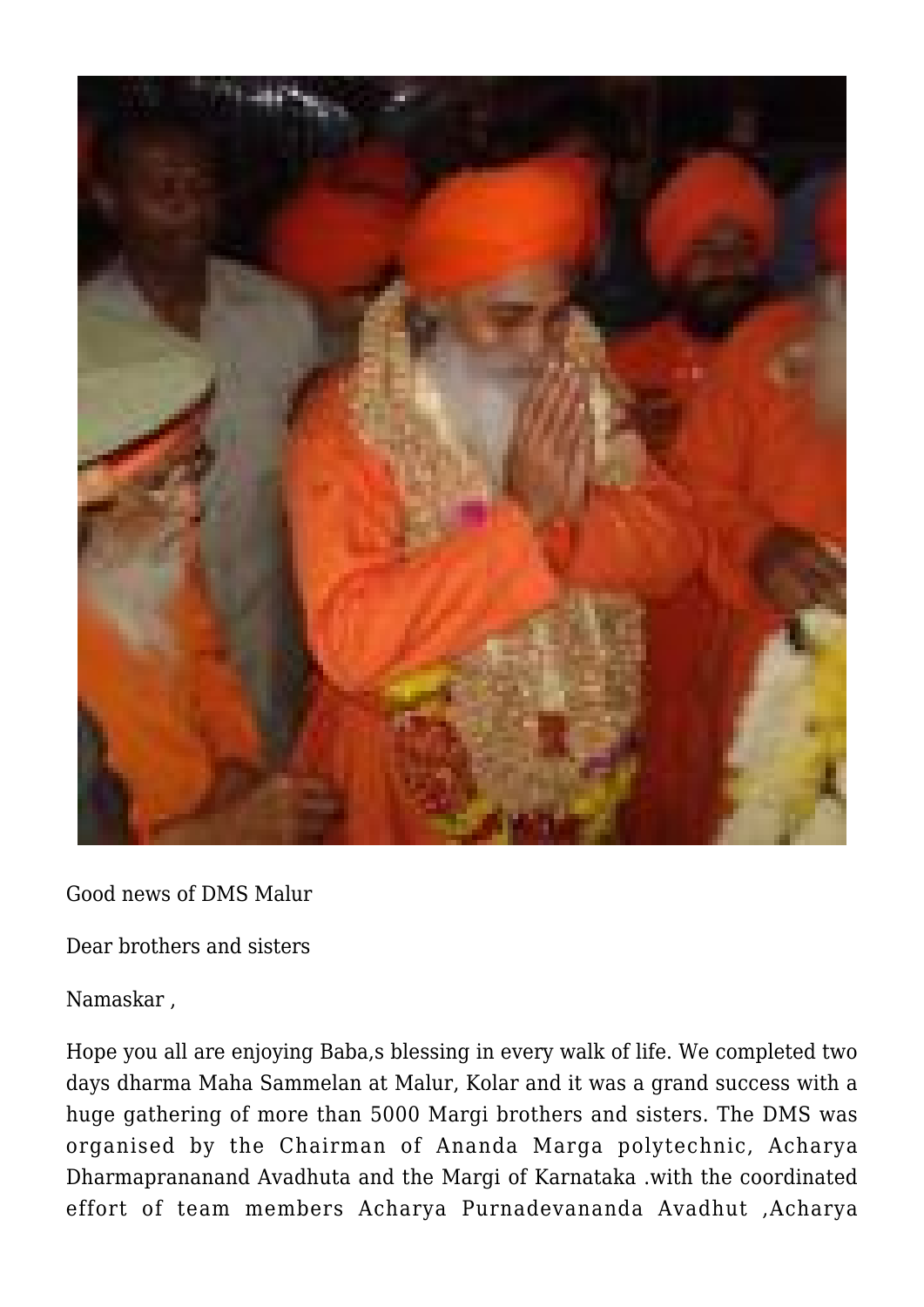Vishvasvarupananda Avadhuta, Acharya Raganugananda Avadhuta, Acharya subhadrananda Avadhuta, Acharya Sarvagananda Avadhuta,Acharya Krishna sundarananda Avadhuta, Ac.Satyasharayananda Avadhuta , Acharya sadashivananda Avadhuta and many others we have made the DMS a grand success.

The President and the Purodhapramukha of Ananda Marga Pracharaka Samgha Acharya Vishvadevananda Avadhuta reached at Yashvant pur Railway station with his central committee members on 11th of September and he was given VVIP guest of honour by the railway protection force of yashvanta pure and then ASD volunteers gave guard of honour. After the reception at railway station Revered Purodha Pramukha was escorted by the Karnataka police force and the ASD volunteers to Ananda Marga polytechnic.

During the first day of DMS we launched a procession and to the end of procession there was a RU meeting where many renown personalities participated in the program. The topic of RU meeting was "the role of Ananda Marga in the transformation of society". Mr Lakshminarayan most renown personality of Malur was the chief guest and Acharya Vimalananda Avadhuta was the chief speaker of the meeting. The shobhayatra was to develop social consciousness among the general mass of karnataka against the deforestation and plantation of eucalyptus.

Half dozens of Revolutionary marriage and Baby naming ceremony took place during DMS.

Revered Purodha Pramukha dada jii inspected the college and shared his valuable knowledge with students too.

The local people of Malur appreciated the programme and the entire city of Malur was spiritually vibrated.

Hundreds of new people joined Ananda Marga during the DMS. All the priting media and electronic media of Kolar District gave a huge coverage.after the DMS our most revered Purodha pramukha went to Ananda Suvarna Master unit Kitandur,Kolar where margiis and local sympathizers gave a huge warm welcome

All Margiis of different part of India were very inspired by the speeches of

.